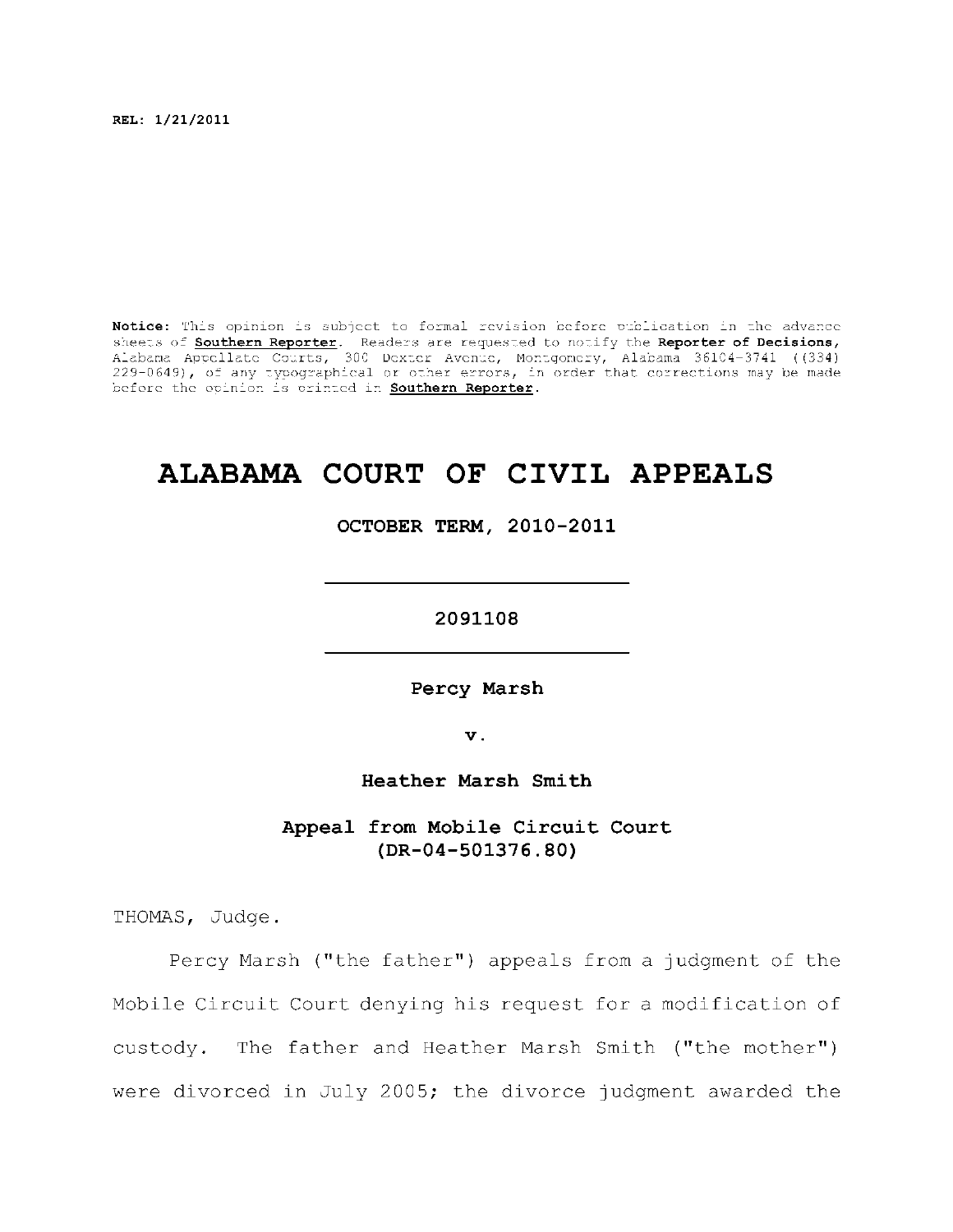parties joint custody of the parties' daughter ("the child"), with the parents having alternating week long custodial periods. The joint custodial arrangement functioned well until the mother remarried and decided to move from Mobile County, where both parents had resided after the divorce, to Lucedale, Mississippi.

The mother informed the father of her intent to relocate via conversations regarding the matter, but she failed to serve the father with the appropriate written notice containing the information required by Ala. Code 1975,  $$30-3-$ 165, a part of the Alabama Parent-Child Relationship Protection Act ("the Act"), codified at Ala. Code 1975,  $\frac{1}{2}$  30- $3-160$  et seq. The father then filed in the trial court a petition to hold the mother in contempt for failing to properly provide notice of her relocation; in his motion, he requested temporary custody of the child until the mother returned to Mobile County.

In response to the father's petition, the mother counterpetitioned for a modification of custody, seeking sole custody of the child. The father then counterpetitioned for a modification, seeking sole custody of the child as well.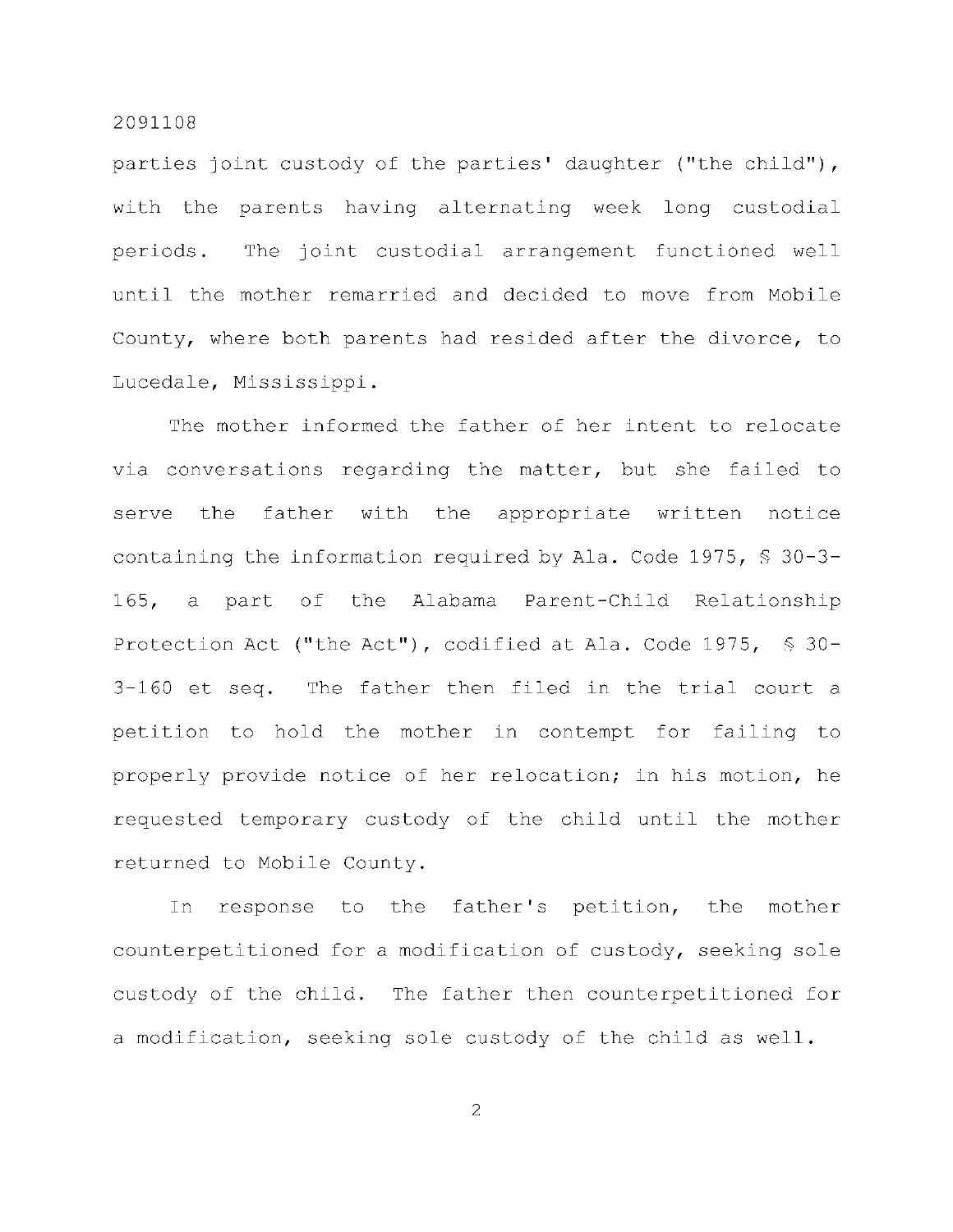The father sought emergency temporary custody of the child in March 2008 based on the mother's endangering the safety of the child by giving the child an overdose of a prescription medication. The mother opposed the father's motion, alleging that her mistake in giving the child too much of the medication was inadvertent and that the issue had been promptly and properly handled by the mother. However, after a hearing, the parties agreed to place the child in the temporary sole physical custody of the father and for the mother to have visitation from Thursday afternoon to Sunday evening on alternating weekends.

At the trial in November 2008, the mother admitted that she had relocated to Lucedale, Mississippi, where she resided with her current husband. She explained that they lived next door to her current husband's parents, Marion and Bobbi Smith (collectively referred to as "the Smiths"), and that the child spends time with them and her current husband's grandchildren, who also live nearby, when the child is in Mississippi. The mother further explained that she had begun exercising her custodial or visitation periods in Mobile County when the father and the quardian ad litem had objected to her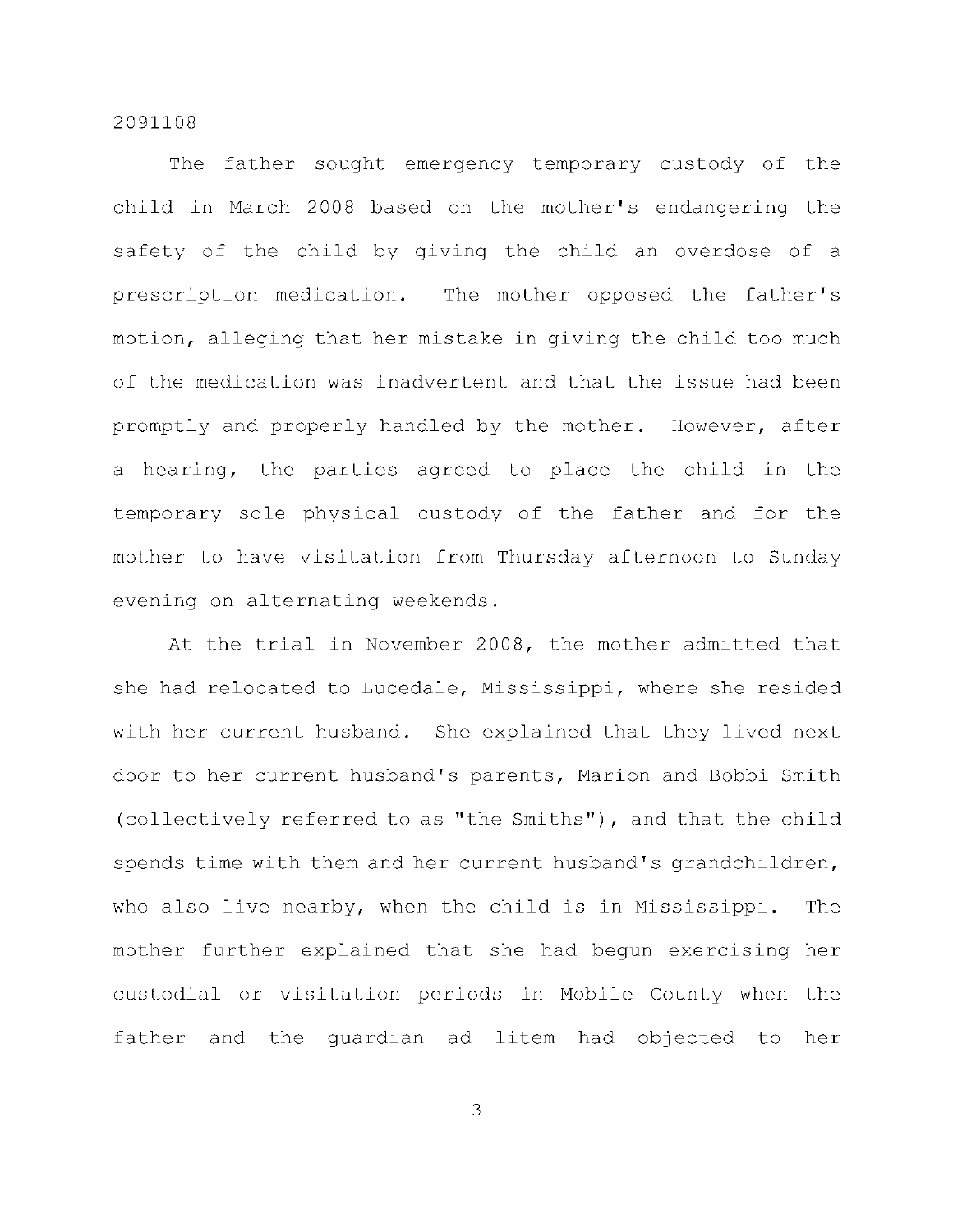relocation to Mississippi; she said that the Smiths had allowed her to use their residence in Chickasaw during her custodial or visitation periods. According to the mother, she and the child slept in the same bed during the mother's custodial or visitation periods and the mother's current husband slept on the couch in the Chickasaw house. During the litigation, the mother objected to the father's practice of allowing the child to sleep with him during his custodial periods. As noted below, the father discontinued this practice when the mother made an issue of it. The mother also complained that the father had not taken the child to the doctor even after the divorce and had relied on her to do so; the father explained that he drove a truck to and from New Orleans twice per day during that period and that he was not available to pick up the child from day care to take her to the doctor's office. Otherwise, the mother had no real complaints about the father's parenting.

The father testified that the child had slept in his bed with him when he had custody of her. He explained that he had discontinued that practice when the mother had objected to that practice, citing its "inappropriateness." The father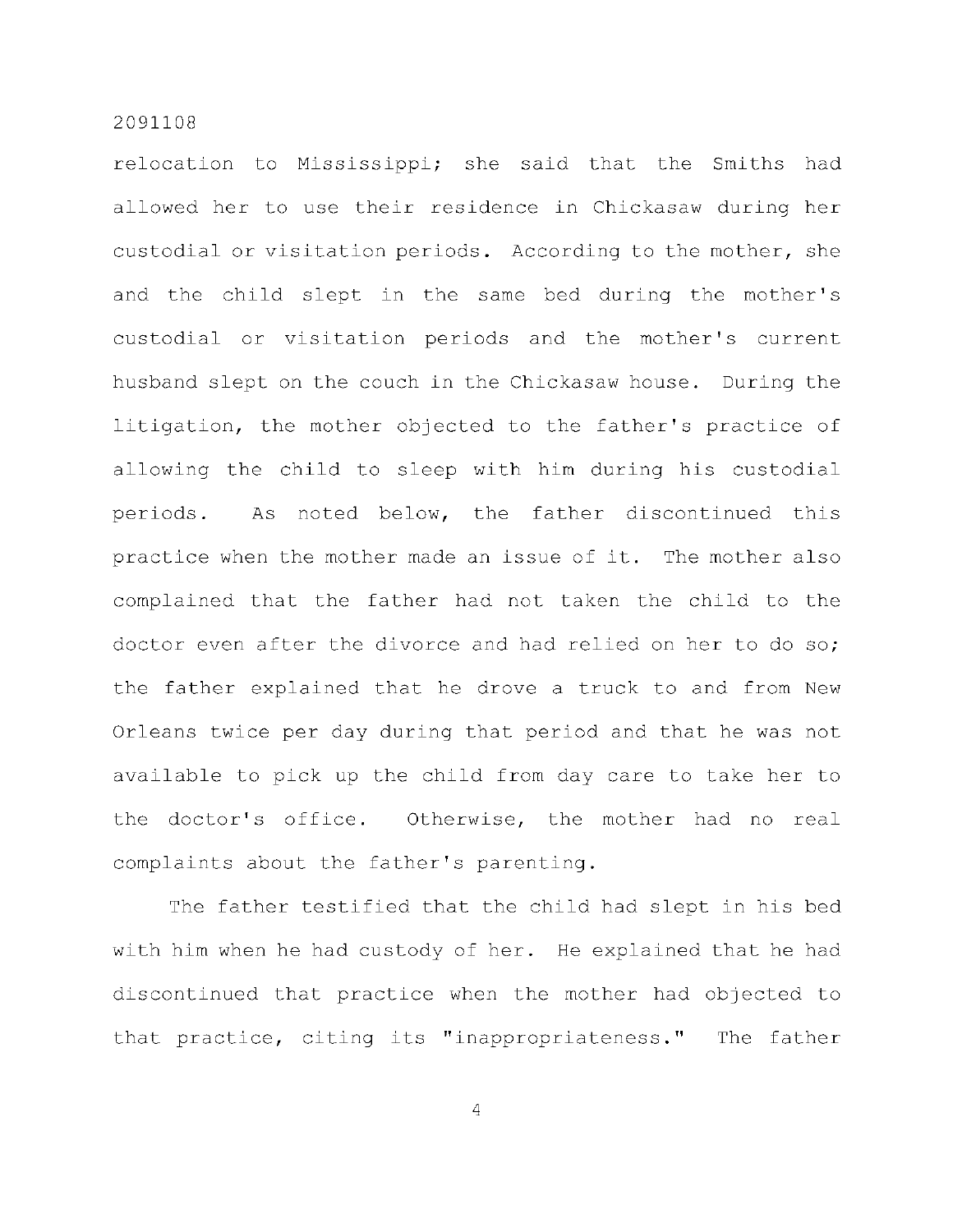denied that having the daughter, who was six at the time of trial, sleep in his bed was inappropriate. According to the father, the child enjoyed being with both of her parents; the father said that he would have expected the child to feel this way. The father also said that he felt that the mother was selfish and that she could be a better mother if she would put the needs of the child first. The father focused on the mother's inadvertent overdosing of the child as evidence that her parenting skills were lackluster.

Regarding the overdosing incident, the mother testified that the child had had an allergic reaction of some kind during the time she was taking an antibiotic for an upper respiratory infection. When the hives the child suffered from did not resolve overnight after the mother had administered a dose of the over-the-counter medication Benadryl, the mother took the child to the emergency room, where the physician on duty prescribed a steroid medication. The mother said that she inadvertently gave the child the steroid medication on the antibiotic dosing schedule; that is, she gave the child a dose of the steroid each time the child was to receive a dose of the antibiotic, which was more frequently than the dose of the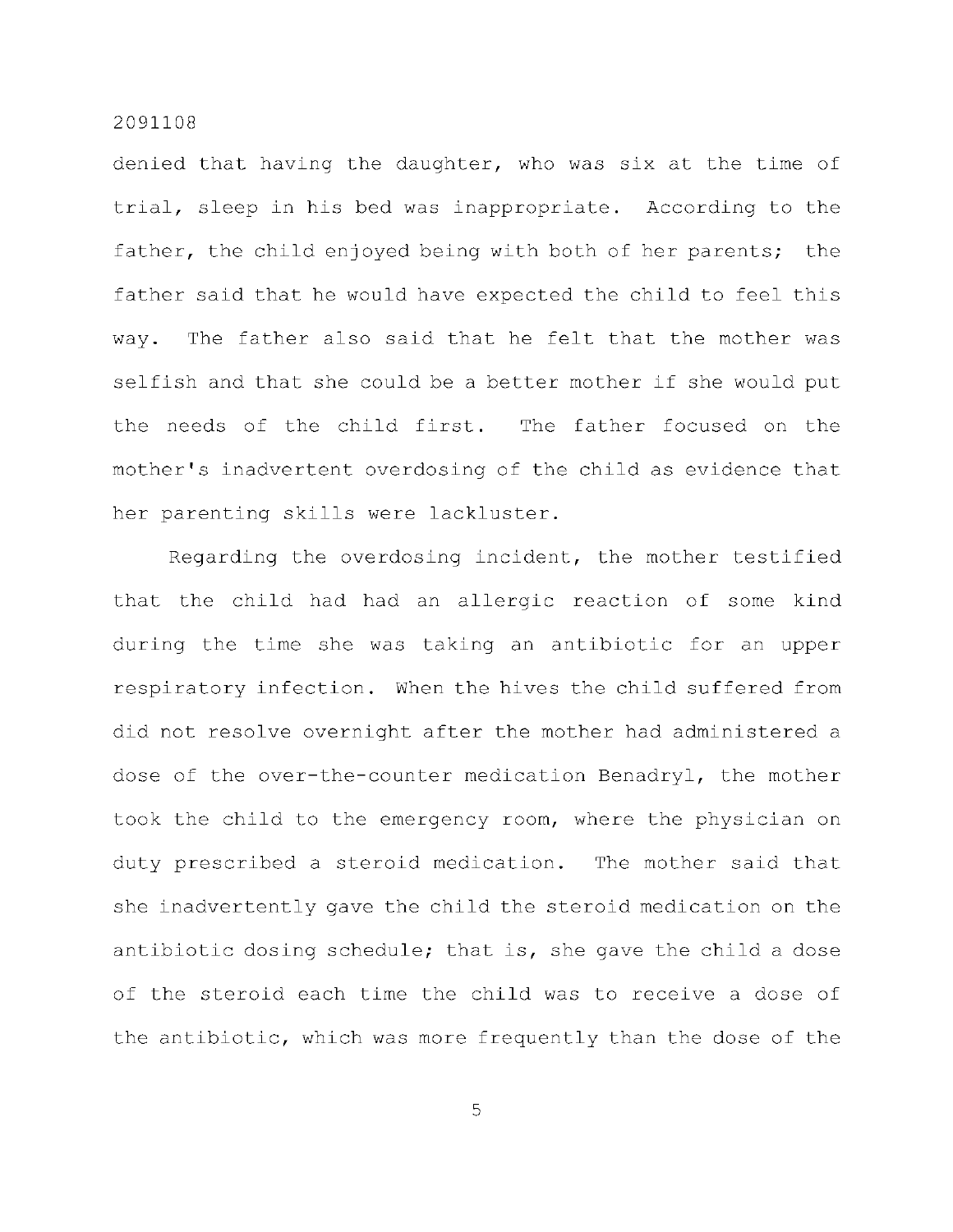steroid was to be administered. When the mother realized her mistake, she said she took the child to the emergency room at once. Once the child was seen at the emergency room, the child was found to have suffered no severe ill effects. The mother said she was told that the child could have had a more severe reaction to the overdose but that she had not. The mother also said that she was told to wean the child off of the steroid medication because stopping it at once could cause an adverse reaction as well. The mother said that she explained the entire situation, including her part in improperly administering the medication, to the father. The mother said that she had requested permission from the father to keep the child in her custody for a few extra days to monitor her because of the mother's concern regarding the incident but that the father had not agreed.

The father testified that the mother had attempted to conceal the incident from the father by requesting to keep the child a few extra days. However, the father said, he had denied the mother's request, thus forcing her to reveal that the child had been improperly administered medication. He said that the mother had also overdosed the child on the day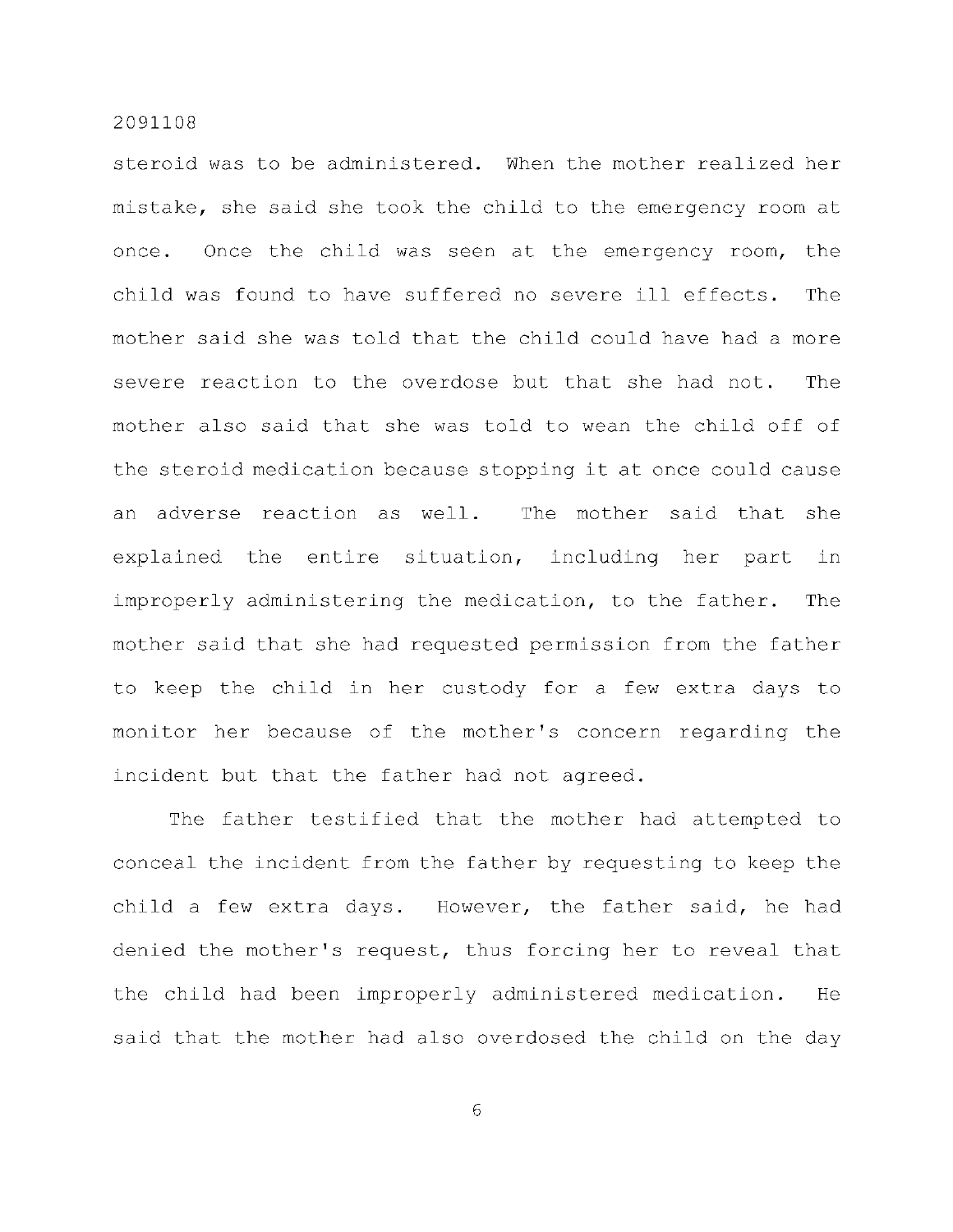she returned the child to him by having given her a second dose of the medication before the second dose was due to be administered. The father said that he took the child to her regular pediatrician, who told him that overdosing the medication was very dangerous to the child and who instructed him to take her off of the medication immediately.

The mother suffers from fibromyalgia and is on several medications because of her condition. She takes Darvocet, a narcotic pain reliever, as needed for the pain resulting from her condition, and she also takes Neurontin, Prozac, and Trazodone. The mother admitted that, at times, her condition and her medication have made her sleep during the day; she said that, after her medication was adjusted and after she was prescribed Trazodone to help her sleep at night, she had had fewer episodes of sleeping during the day.

The mother testified that she chose not to work after she took a leave of absence to care for her current husband when he suffered adverse consequences after an elective surgery. The mother said that her current husband needed constant care after the surgery but that he was now much better at managing most daily tasks. She said that, with his income, she was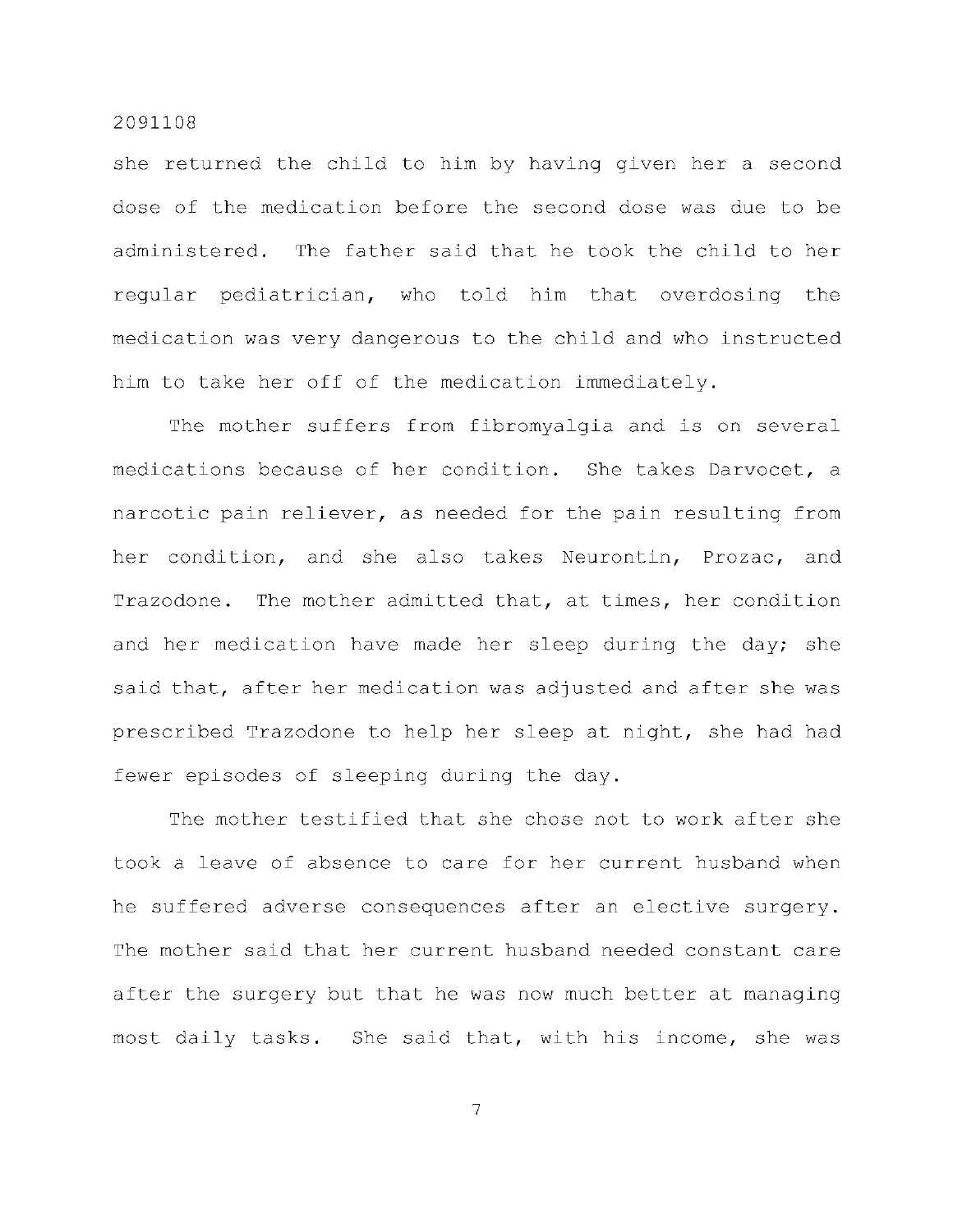able to elect to be a homemaker so that she could stay home to rear her children. $<sup>1</sup>$ </sup>

The father admitted that he had thought about committing suicide on at least one occasion. The mother testified that her first ex-husband, Richard Middlebrooks, who was a friend of the father's, had intervened to prevent the father from committing suicide shortly after the parties' divorce. The father explained that he had suffered, at times, from situational depression. He said that he considered his passing thoughts about committing suicide differently than actual plans to commit suicide. He said that he had sought counseling for his situational depression.

The trial court ordered a custody evaluation to be performed by Dr. John Davis. Dr. Davis's report was entered into evidence at trial. Dr. Davis indicated that the pendente lite arrangement whereby the father had sole custody of the child while the mother exercised visitation from Thursday to Sunday on alternating weekends should be continued until some point in the future when "other living arrangements settle down and become steady." Although Dr. Davis did indicate that

The mother has an older child from a previous marriage.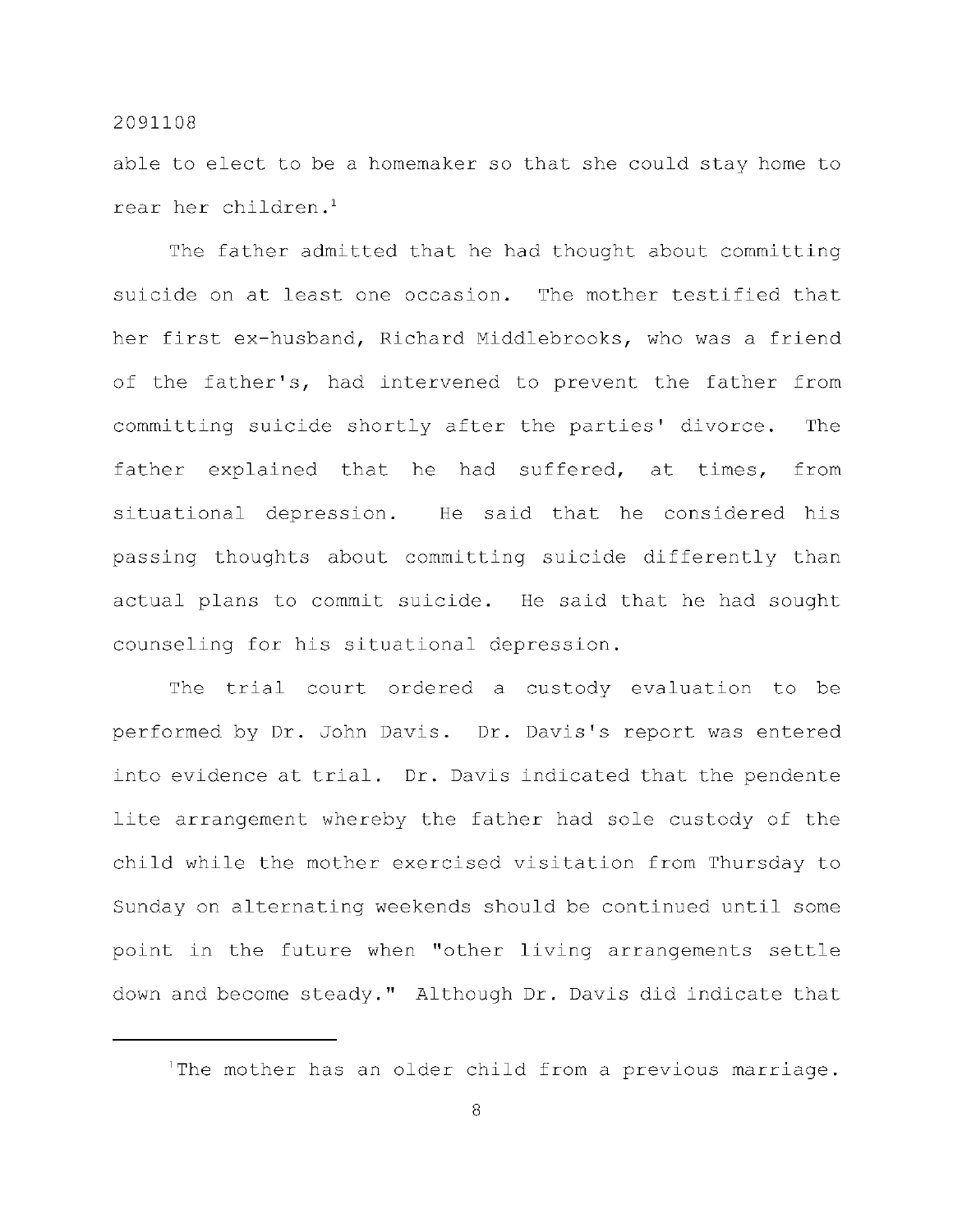the pendente lite custody arrangement should be continued because it appeared to provide a steady and consistent environment for the child, Dr. Davis noted in his report that the joint-custody arrangement enjoyed by the parties before the mother relocated had worked satisfactorily for the family. Based on his testing of and interviews with the father, the mother, the mother's husband, and the child, however, Dr. Davis indicated in his report that the child would be properly cared for in both parents' environments. Dr. Davis's report also noted that the child had expressed that she loved her mother and her father equally but that she had indicated a

preference to live with her mother.

After the November 2008 trial, the trial court entered a judgment in which it reaffirmed the joint-custody provisions of the parties' divorce judgment. That judgment stated, in pertinent part:

"1. That the Motion for Contempt filed by the [father] was withdrawn, and the Motion for Temporary Custody filed by the [father] is now moot.

"2. That the Court finds that the [mother] resides in Mobile County when the minor child is with her.

"3. That the Court finds that there is not a material change in circumstances sufficient to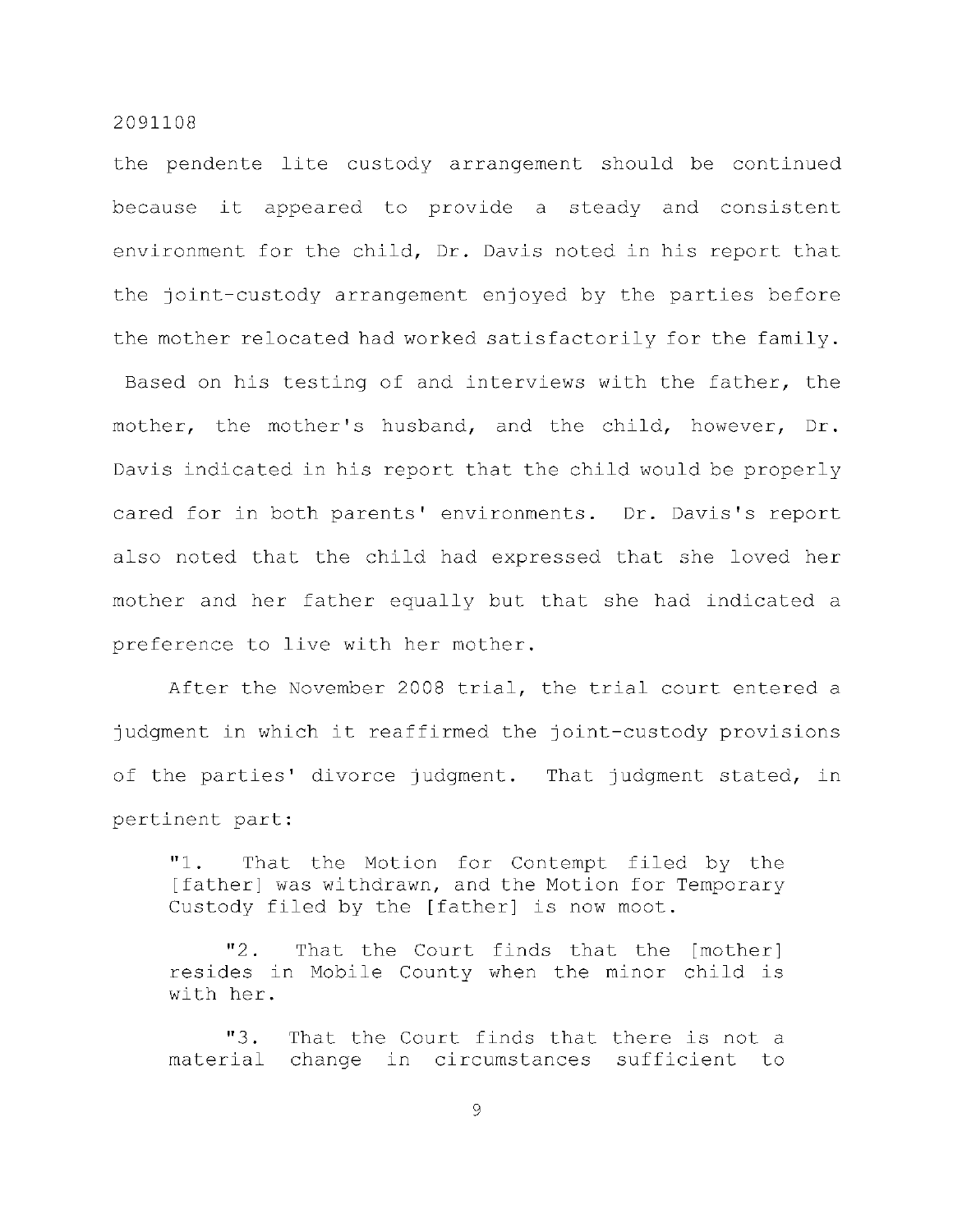modify custody; therefore both Motions to Modify Custody are hereby denied.

"4. That the Court reaffirms the custody and visitation order as set out in paragraphs  $six$ , seven, eight, and nine of the Judgment of Divorce previously entered by this Court."

The father appealed that judgment, and this court reversed, basing our reversal on the trial court's failure to apply the provisions of the Act to the parties' respective custody petitions based on the trial court's finding that the mother resided in Mobile County when she exercised her custodial periods with the child. Marsh v. Smith, 37 So. 3d 174 (Ala. Civ. App. 2009). In our analysis of the trial court's judgment, we noted that the judgment

"did not require the mother to continue to exercise her visitation or custodial rights in Mobile County as a condition of maintaining joint custody of the child, nor did it otherwise place any restrictions on its reaffirmation of the custody and visitation provisions of the parties' divorce judgment. Because nothing in the trial court's judgment would prevent the mother from exercising her custodial periods with the child in Mississippi, we cannot conclude that the trial court's judgment was responsive to the pleadings or faithful to the concerns underlying the passage of the Act."

Marsh, 37 So. 3d at 178.

On remand, the trial court entered a judgment on May  $14$ , 2010, in which it stated that "[t]he Court reaffirms the prior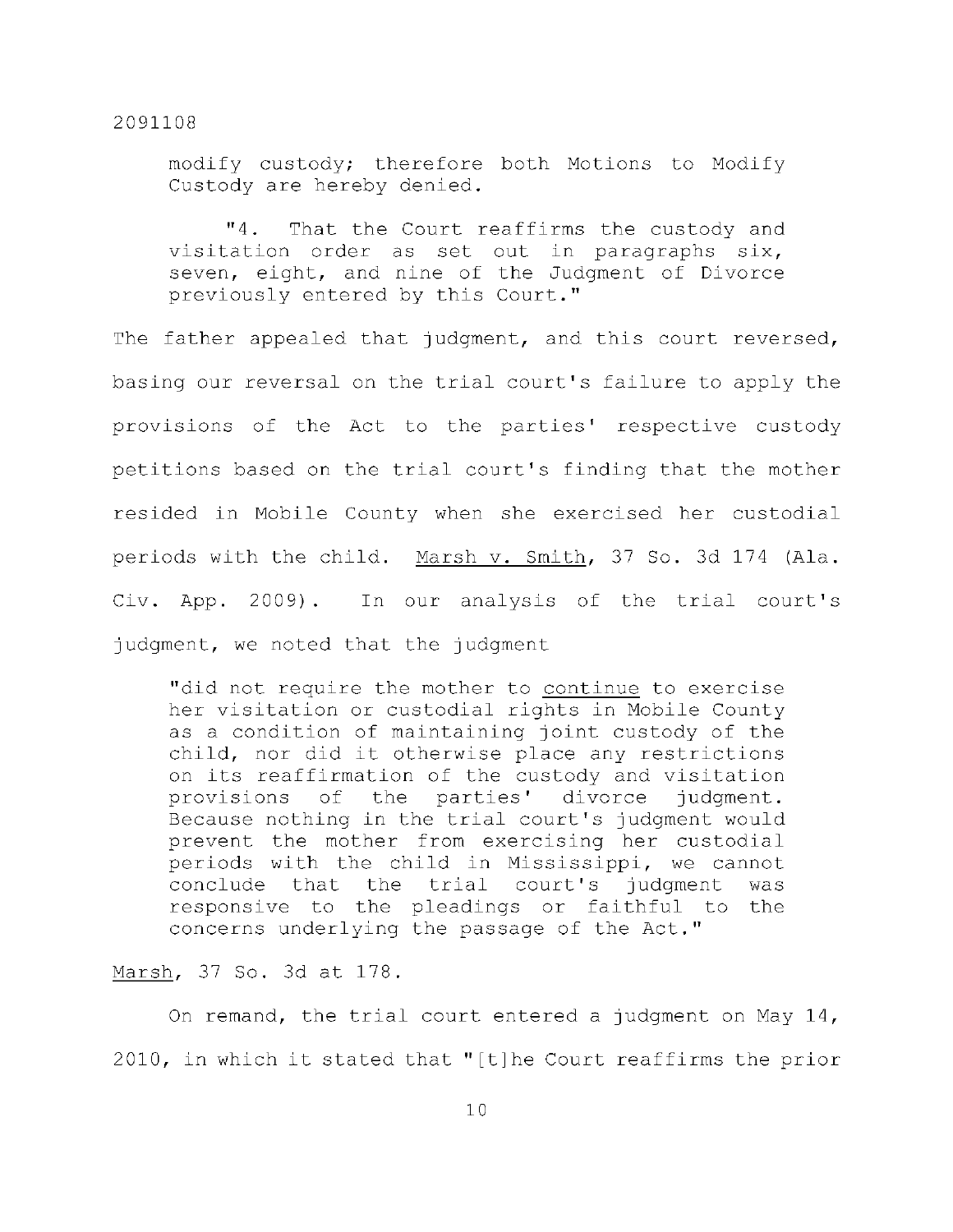order concerning the custody and visitation provisions of the parties. The mother's custody and visitation rights, however, are hereby conditioned upon her maintaining a place of residence in Mobile County, Alabama where she is to exercise her custody and visitation rights." The judgment further denied all other "request[s] of the parties." The father filed a postjudgment motion challenging the May  $14$ , 2010, judgment on the grounds that it failed to comply with this court's mandate and that it was not supported by the evidence presented; he later amended his motion to allege that the mother, after the entry of the May 14, 2010, judgment on remand, had begun taking the child to the mother's home in Lucedale, Mississippi, to stay during the mother's custodial periods, in contravention of the judgment on remand. The father's motion was denied by operation of law. He then appealed .

On appeal, the father first argues that the trial court disregarded this court's mandate on remand. He says that the trial court erred on remand by failing to follow this court's remand instructions, which were to "adjudicate the parties' custody-modification petitions in light of the provisions of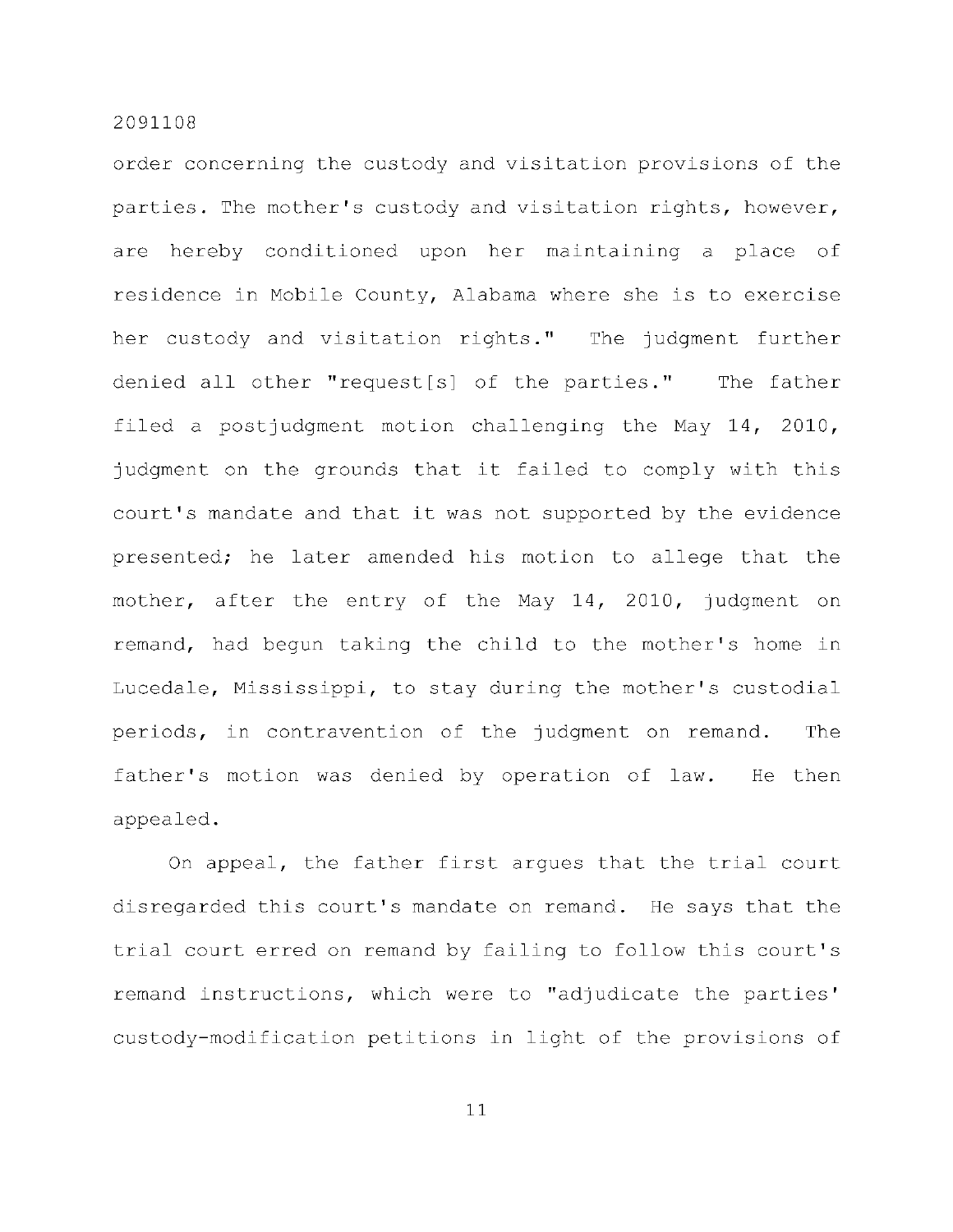the Act and in light of the evidence already presented to the court  $-$ - including the undisputed evidence that, by relocating to Lucedale, Mississippi, the mother has changed her principal residence (and necessarily one of the child's two principal residences) to a different state." Marsh, 37 So. 3d at 179. The father relies, in part, on the principle of "law of the case," which, as we explained in Giardina v. Giardina, 39 So. 3d 204, 208 (Ala. Civ. App. 2009), requires a trial court to comply with the remand instructions given by the reviewing court .

"'"The issues decided by an appellate court become the law of the case on remand to the trial court, and the trial court is not free to reconsider those issues." Ex parte S.T.S., 806 So. 2d 336, 341 (Ala. 2001) (citing Murphree v. Murphree, 600 So. 2d 301 (Ala. Civ. App. 1992)). Moreover, on remand, "'the trial court's duty is to comply with the appellate mandate "according to its true intent and meaning, as determined by the directions given by the reviewing court."'" Ex parte Jones, 774 So. 2d 607, 608 (Ala. Civ. App. 2000) (quoting Walker  $v$ . Carolina Mills Lumber Co., 441 So. 2d 980, 982 (Ala. Civ. App. 1983), quoting in turn Ex parte Alabama Power Co., 431 So. 2d 151, 155 (Ala. 1983)).'"

Giardina, 39 So. 3d at 208 (quoting Brown v. Brown, 20 So. 3d 139, 141 (Ala. Civ. App. 2009)).

We do not agree with the father that the trial court's judgment on remand failed to comply with this court's mandate.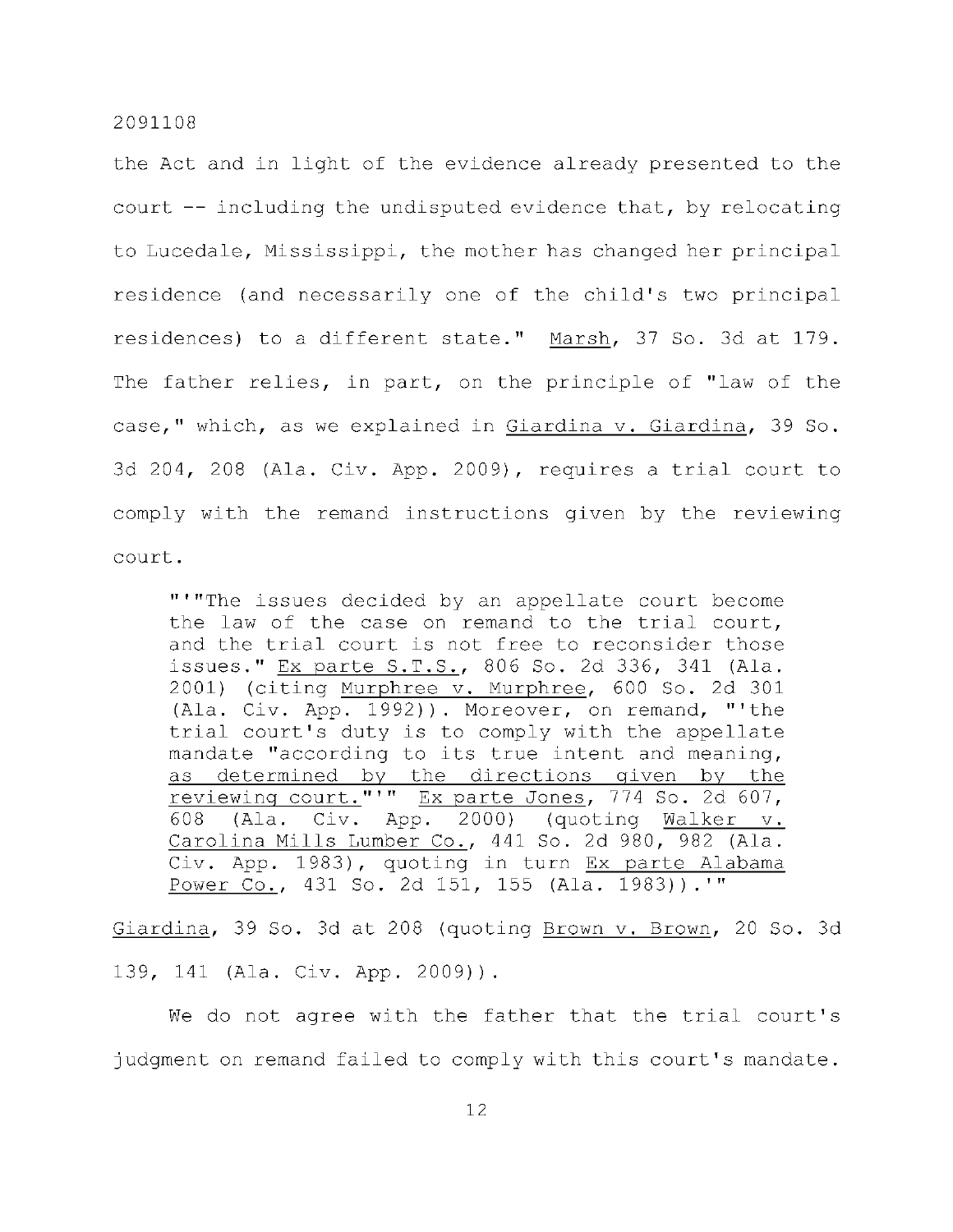We ordered the trial court to consider the competing custodymodification petitions in light of the Act, which the trial court appears to have done. Although the trial court did not specifically outline the process by which it arrived at its new judgment, it is apparent that the trial court, by imposing the geographical restriction on the mother's exercise of her custodial rights, rejected the mother's request that she be allowed to relocate the principal residence of the child to Lucedale, Mississippi. See Ex parte Bryowsky, 676 So. 2d 1322, 1324 (Ala. 1996) ("[I] n the absence of specific findings of fact, appellate courts will assume that the trial court made those findings necessary to support its judgment, unless such findings would be clearly erroneous."). Thus, the trial court's judgment requiring that the mother's custodial periods be exercised in Mobile County is tantamount to a denial of her request to be permitted to relocate with the child. The trial court also considered and denied both the mother's and the father's petitions to modify custody, as required by our mandate. We therefore cannot agree with the father that the trial court failed to follow our instructions on remand.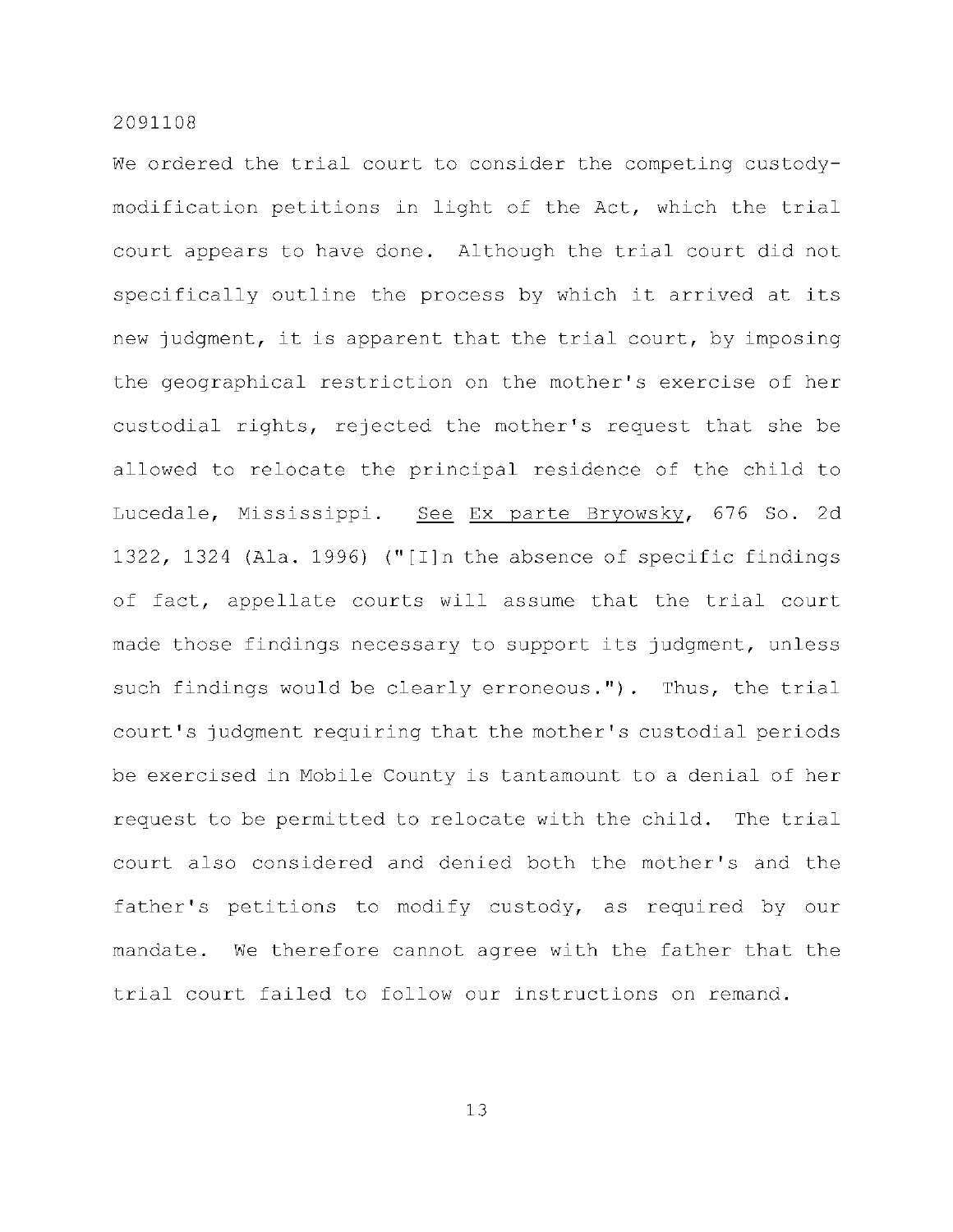We next turn to the father's multi part argument that the trial court erred by denying his petition to modify custody. We note at the outset that, because the parents shared joint custody of the child, the father was required to prove that a material change of circumstances had occurred and that a change of custody would be in the child's best interest. Ex parte Couch, 521 So. 2d 987, 989 (Ala. 1988). Our review of the trial court's custody judgment is limited.

"When evidence in a child custody case has been presented ore tenus to the trial court, that court's findings of fact based on that evidence are presumed to be correct. The trial court is in the best position to make a custody determination--it hears the evidence and observes the witnesses. Appellate courts do not sit in judgment of disputed evidence that was presented ore tenus before the trial court in a custody hearing."

Ex parte Bryowsky, 676 So. 2d at 1324. As noted above, in the absence of specific findings of fact, this court presumes that the trial court made those findings that would support its judgment, provided that such findings are supported by the evidence at trial. Id.

The father makes several separate arguments in support of his contention that the overwhelming weight of the evidence supports a conclusion that a modification of custody was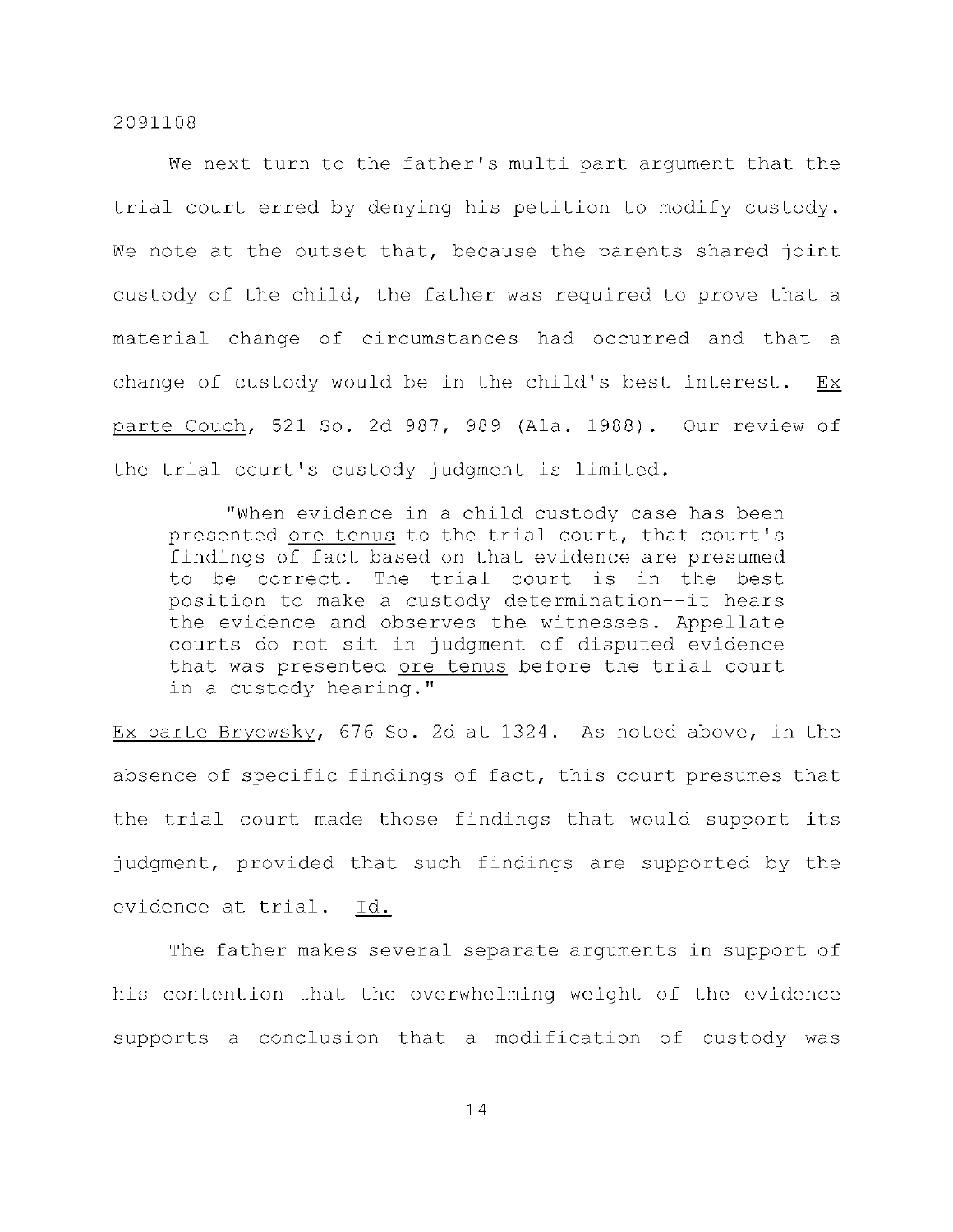warranted. Because we have concluded that the trial court complied with our mandate on remand by considering and applying the Act and by denying the mother's request to relocate the child's principal residence to Lucedale, Mississippi, we do not agree with the father that the trial court determined that the mother had overcome the presumption stated in Ala. Code 1975,  $\frac{6}{5}$  30-3-169.4, that relocation was not in the child's best interest. The father is correct in arguing that a material change of circumstances did occur  $-$ we stated in Marsh that the mother's relocation was a material change in circumstances, Marsh, 37 So. 3d at 178; however, a trial court is not required to modify custody merely because a change of circumstances has occurred.

" In cases in which a parent seeks a modification of a joint-custody arrangement, the parent must prove '"a material change of circumstances of the parties since the prior [judgment] which change of circumstances is such as to affect the welfare and best interest of the child or children involved."' Watters v. Watters, 918 So. 2d 913, 916 (Ala. Civ. App. 2005) (quoting Ponder v. Ponder, 50 Ala. App. 27, 30, 276 So. 2d 613, 615 (Ala. Civ. App. 1973)). In cases in which neither parent has previously been awarded primary physical custody, including cases in which the parties' agreement to share physical custody was incorporated into the divorce judgment, '"'the best interests of the child' standard applies." New  $v$ . McCullar, 955 So. 2d  $[431]$  435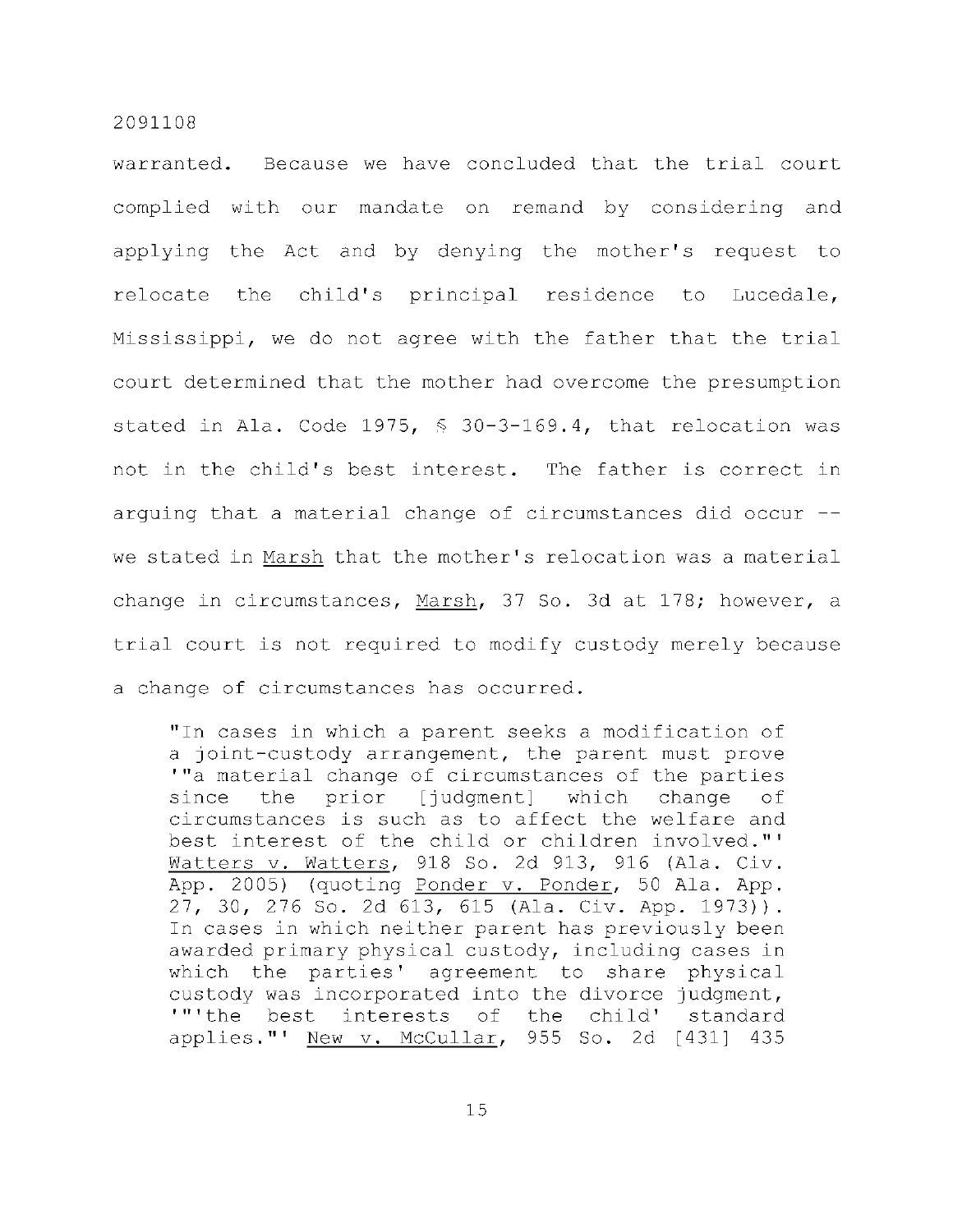$[ (Ala. Civ. App. 2006) ]$  (quoting Ex parte Johnson, 673 So. 2d 410, 413 (Ala. 1994))."

Morgan v. Morgan, 964 So. 2d 24, 34 (Ala. Civ. App. 2007). Thus, the trial court was required to determine whether a modification of custody would be in the best interest of the child .

The father argues that the trial court ignored the recommendation of the court-appointed psychologist, Dr. Davis, and the "unspoken" recommendation of the quardian ad litem that custody of the child should be awarded to the father.<sup>2</sup> The father admits that the trial court would not be bound by the opinion of either Dr. Davis or the quardian ad litem. See C.J.L. v. M.W.B., 879 So. 2d 1169, 1181 (Ala. Civ. App. 2003) (" $[A]$  trial court may consider, although it is not bound to follow, a recommendation made by a quardian ad litem."); Ex parte R.D.N., 918 So. 2d 100, 105 (Ala. 2005) (noting, in a case disapproving of ex parte communication between a quardian

 $2$ The guardian ad litem offered to give her recommendation at trial; however, the trial court did not request that the quardian ad litem state her recommendation on the record. The mother indicated in her testimony that the quardian ad litem appeared to favor the father, and the father asserts that, based on that testimony, we may "glean" that the quardian ad litem would have recommended a modification of custody to the father .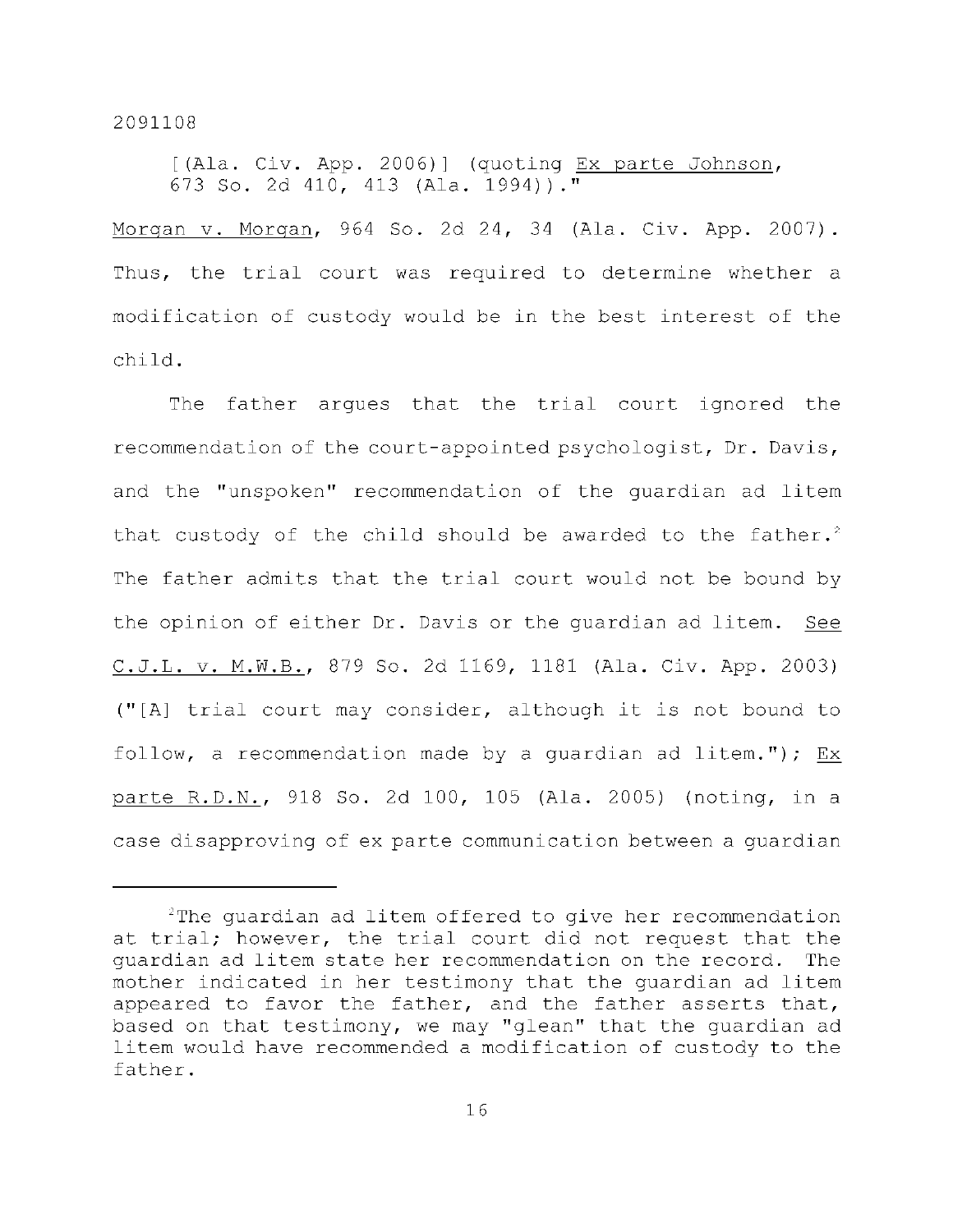ad litem and the trial court, that a trial court has the discretion to "disagree[] with the recommendation of its court-appointed professional in evaluating [a] custody issue"). Thus, although the trial court had evidence and recommendations from which it could have concluded that a change of custody to the father would be in the child's best interest, it was by no means required to so conclude.

The father further arques that the trial court's denial of his petition for modification ignores the evidence regarding the mother's endangering the life of the child with a medication overdose. The evidence at trial regarding whether the mother attempted to hide the incident was disputed; the mother insisted that she had been candid with the father. In addition, as the mother argues in her brief on appeal, the mother testified at trial that the incident had deeply upset her and that she had acted prudently and quickly once she realized her grave error. Indeed, as the father points out, the medication overdose was dangerous and posed a risk to the child's health; however, the mother acted responsibly once the mistake was discovered, and the child has suffered no ill effects as a result of the inadvertent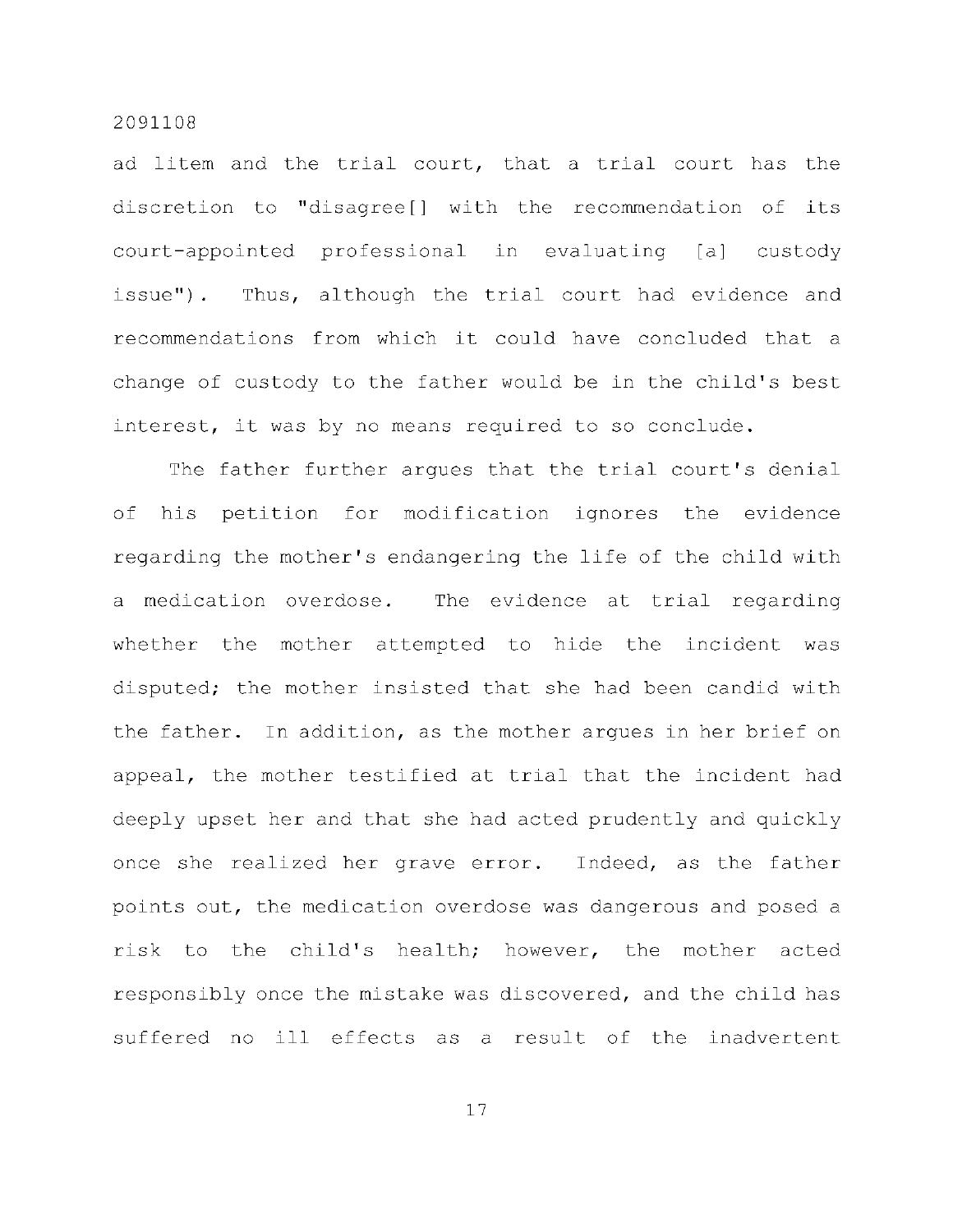overdose. We cannot agree with the father that the trial court's decision not to modify custody on the basis that the mother had accidentally overdosed the child on a medication is reversible error.

Overall, the testimony at trial established that, until the mother remarried and chose to relocate to Lucedale, Mississippi, the joint-custody arrangement was working well for the family. Both parties testified that the pendente lite arrangement, pursuant to which the mother exercised her visitation or custodial periods in Chickasaw, was working well at the time of trial. The father also testified that he would have had no problem continuing the joint-custody arrangement had the mother not moved to Lucedale, Mississippi. Our state favors joint custody, when appropriate, as a means to foster "frequent and continuing contact with parents who have shown the ability to act in the best interest of their children." Ala. Code 1975,  $$30-3-150$ . The evidence at trial indicated that the parents had demonstrated this ability since the divorce. Thus, the trial court had abundant evidence from which it could have concluded that a continuation of the joint-custody arrangement would be in the best interest of the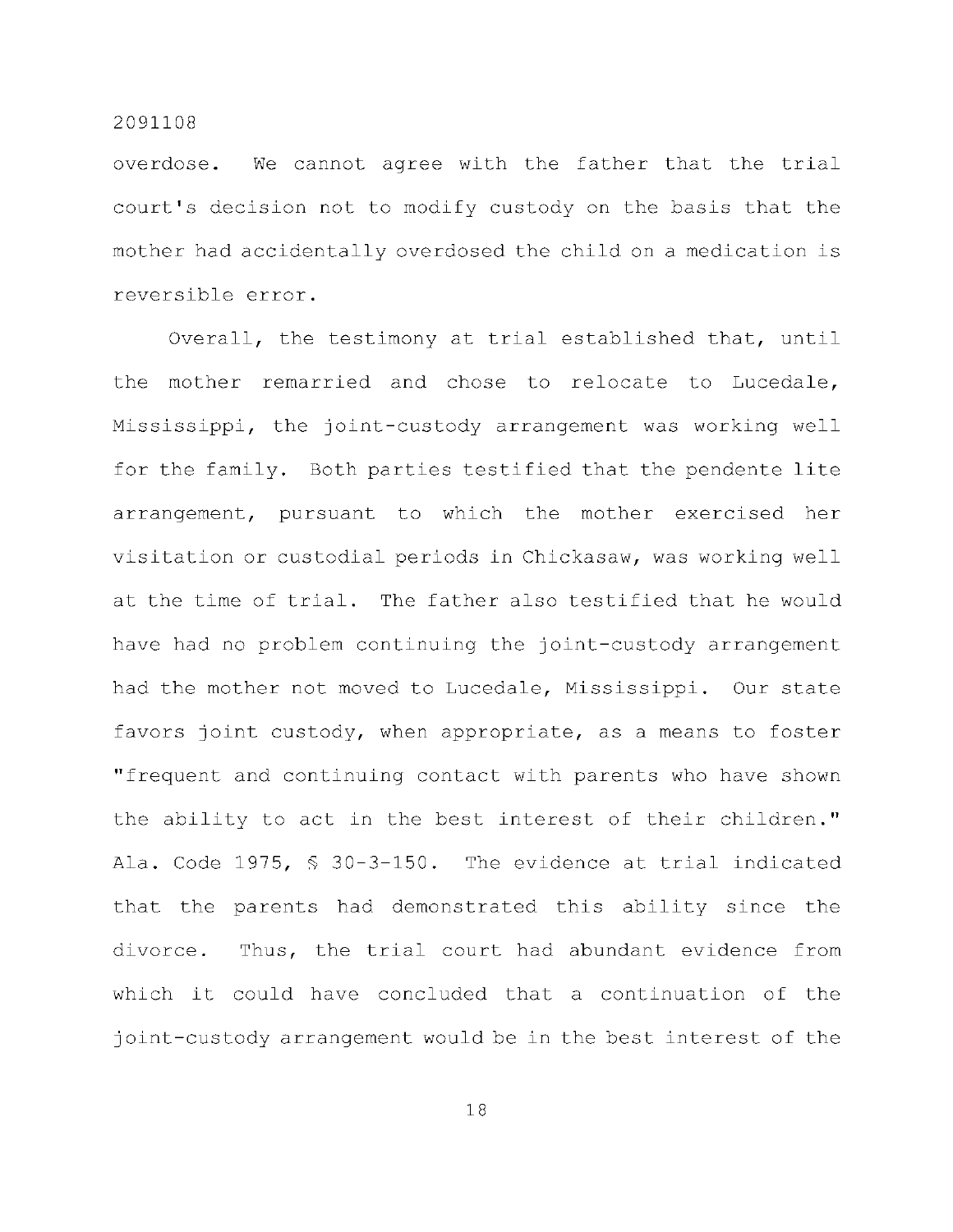child, provided the mother was not permitted to change the principal residence of the child. The trial court's judgment, which requires that the mother exercise her custodial periods in Mobile County, accomplishes both a maintenance of the child's principal residence in Mobile County and a continuation of the joint-custody arrangement that has worked well for the family since the divorce. Thus, we cannot agree that the trial court erred in denying the father's petition to modify custody.

The father next argues that the trial court erred by failing to grant his amended postjudgment motion, to which he attached a letter from the mother's attorney indicating that the mother did not intend to remain in Mobile County to exercise her custodial periods other than during those times that the child was attending school. The father argues that the trial court erred by failing to reopen the evidence to accept that letter from the mother's attorney and in failing to vacate its judgment continuing the joint-custody arrangement in order to enter a new judgment awarding custody of the child to the father. Although we agree with the father that the letter from the mother's counsel indicates the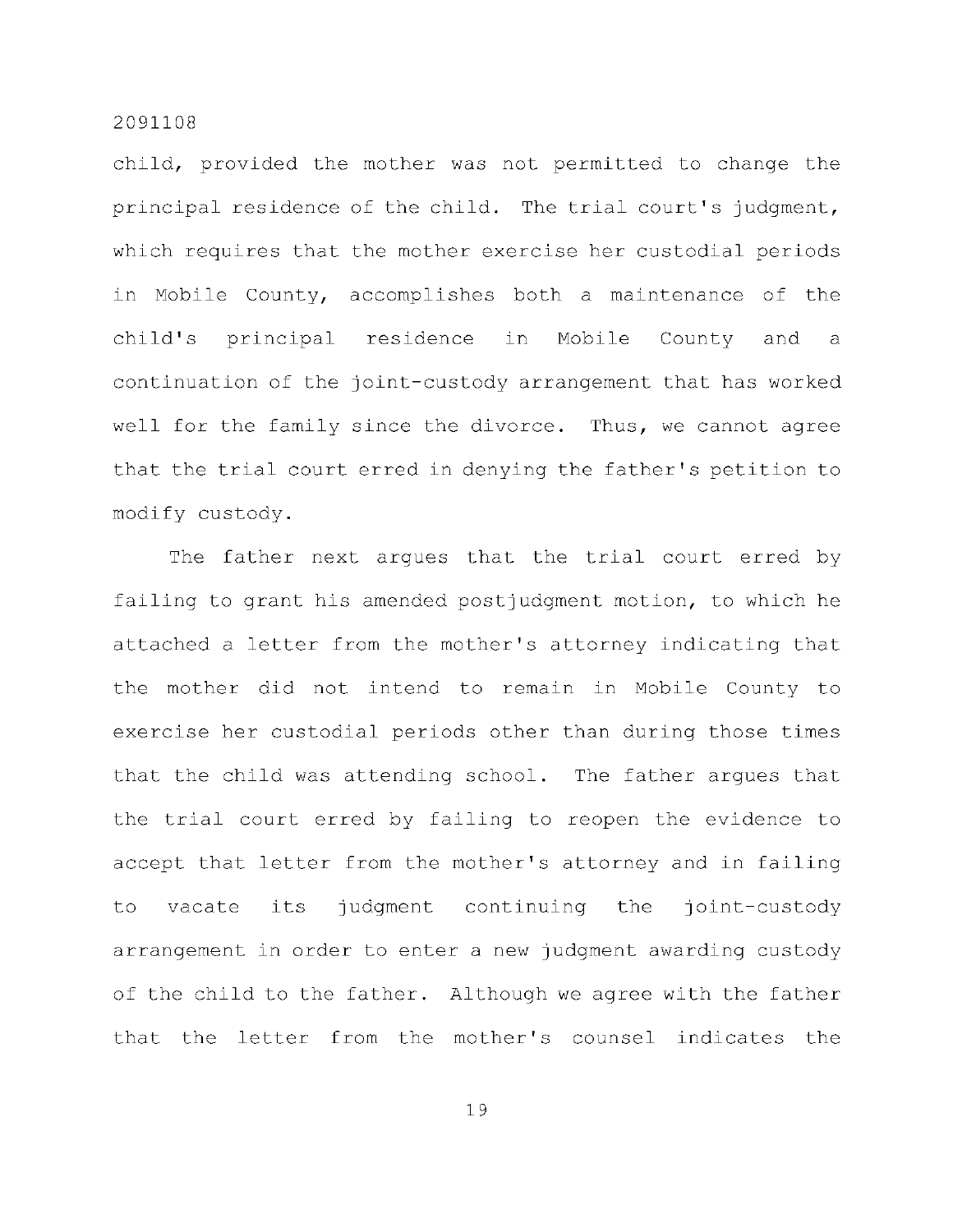mother's intent to disobey the restriction placed upon the exercise of her custodial periods, we cannot agree that the trial court erred by not reopening the evidence or by failing to vacate its May 14, 2010, judgment.

The father's postjudgment motion sought to have the trial court alter, amend, or vacate the May 14, 2010, judgment under Rule 59, Ala. R. Civ. P. In order to prevail on such a motion, the father was required to submit newly discovered evidence that warranted the reopening of the evidence. Bates v. State, 503 So. 2d 856, 858 (Ala. Civ. App. 1987) (stating that motions seeking relief from a judgment on the ground of newly discovered evidence are not granted "when the new evidence comes into being following the conclusion of the trial"). As this court explained in Bates, "[r]elief is barred when it is based on this type of evidence because trials would have the potential to become never-ending." Bates, 503 So. 2d at 858 (citing Moody v. State ex rel. Payne, 344 So. 2d 160, 163 (Ala. 1977) ("There can be no ... relief for evidence which has come into existence after the trial is over simply because such a procedure would allow all trials perpetual life.")). The father submitted new evidence  $-$  that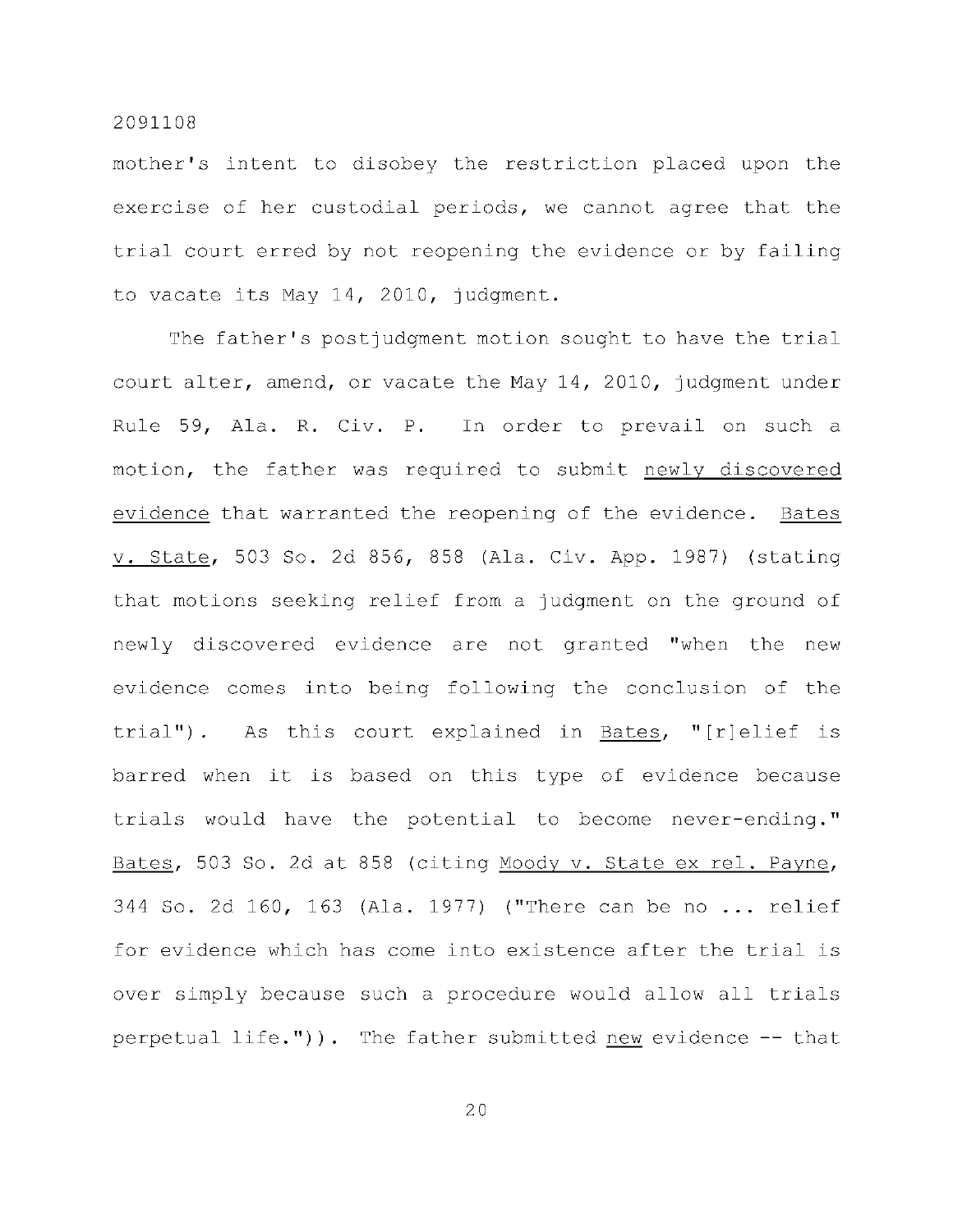is, evidence of the mother's intent to ignore the requirements of the May 14, 2010, judgment when the child was not required to attend school in Mobile County -- which was made after the entry of the judgment requiring her to exercise her custodial periods in Mobile County. This new evidence does not support the reopening of the evidence or the vacation of the judgment because it does not assail the evidence upon which the judgment was based. Instead, such new evidence properly forms the basis of a contempt action or a modification action. See Estrada v. Redford, 855 So. 2d 551, 554 (Ala. Civ. App. 2003) (stating that "[a] change in the mother's income that occurred after the trial is 'new evidence' not 'newly discovered evidence, '" and might entitle the mother to a modification of her child-support obligation). Thus, the trial court did not err in failing to grant the father's postjudgment motion.

Finally, the father argues that the trial court erred by refusing to grant the father an attorney fee. Although he admits that the award of such a fee rests entirely in the discretion of the trial court, the father argues that the mother's decision to move to Mississippi prompted his need to file his objection to her relocation and to seek sole custody.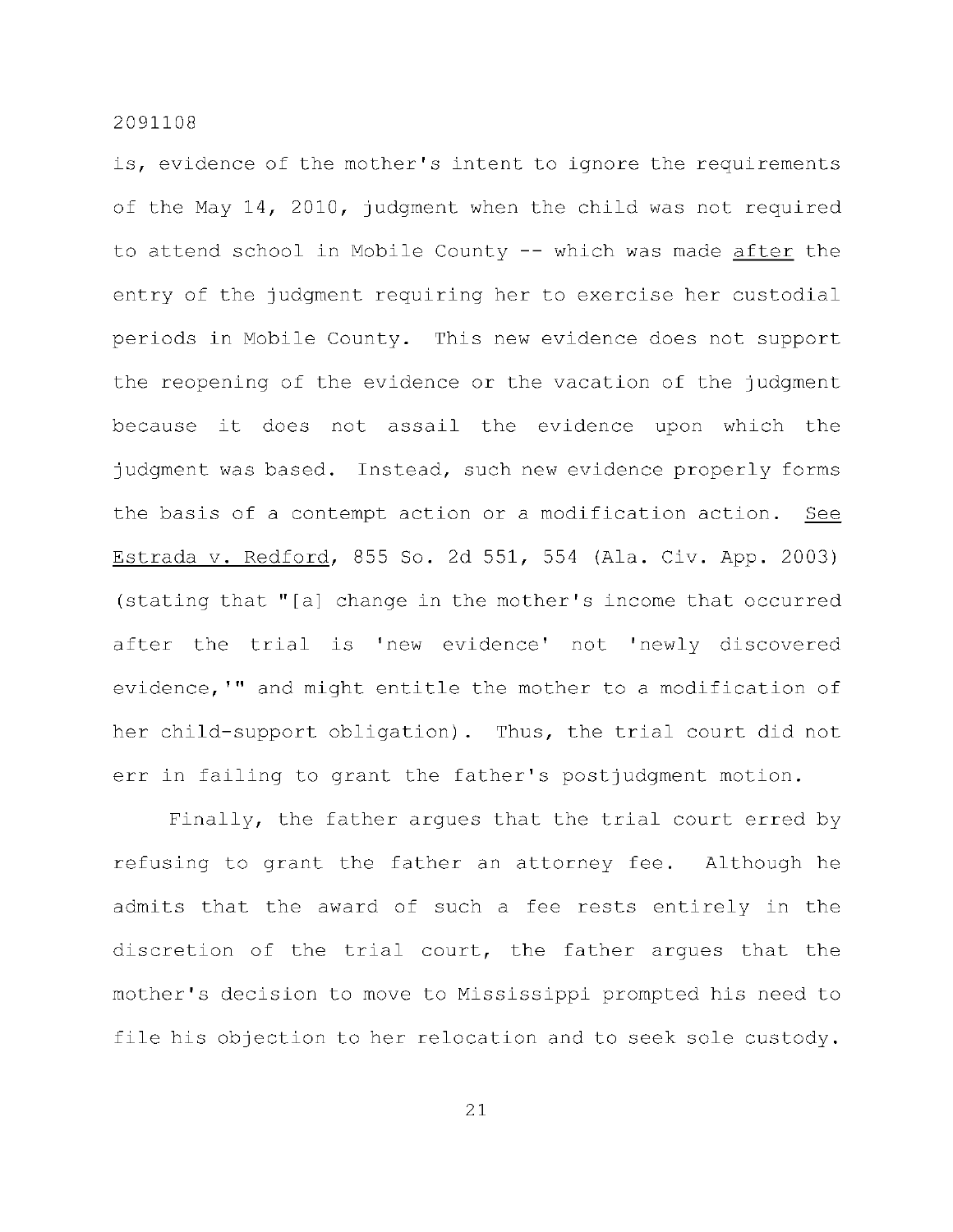In addition, he notes that other issues arose during the litigation, including the mother's refusal to pay for half of the child's day-care expenses and the need to file motions to compel when the mother failed to timely respond to discovery requests. Because the mother testified that she did not need to, and had no intention to, return to gainful employment because of the adequacy of her husband's disability income to meet their needs, the father argues that she has sufficient funds from which she could pay at least a portion of his attorney fees.

"Whether to award an attorney fee in a domestic relations case is within the sound discretion of the trial court and, absent an abuse of that discretion, its ruling on that question will not be reversed. Thompson v. Thompson, 650 So. 2d 928 (Ala. Civ. App. 1994). 'Factors to be considered by the trial court when awarding such fees include the financial circumstances of the parties, the parties' conduct, the results of the litigation, and, where appropriate, the trial court's knowledge and experience as to the value of the services performed by the attorney.' Figures v. Figures, 624 So. 2d 188, 191 (Ala. Civ. App. 1993)."

Glover v. Glover, 678 So. 2d 174, 176 (Ala. Civ. App. 1996).

Although the father is correct that the mother testified that her situation is such that she is financially able to be a homemaker, the mother testified that her current husband's